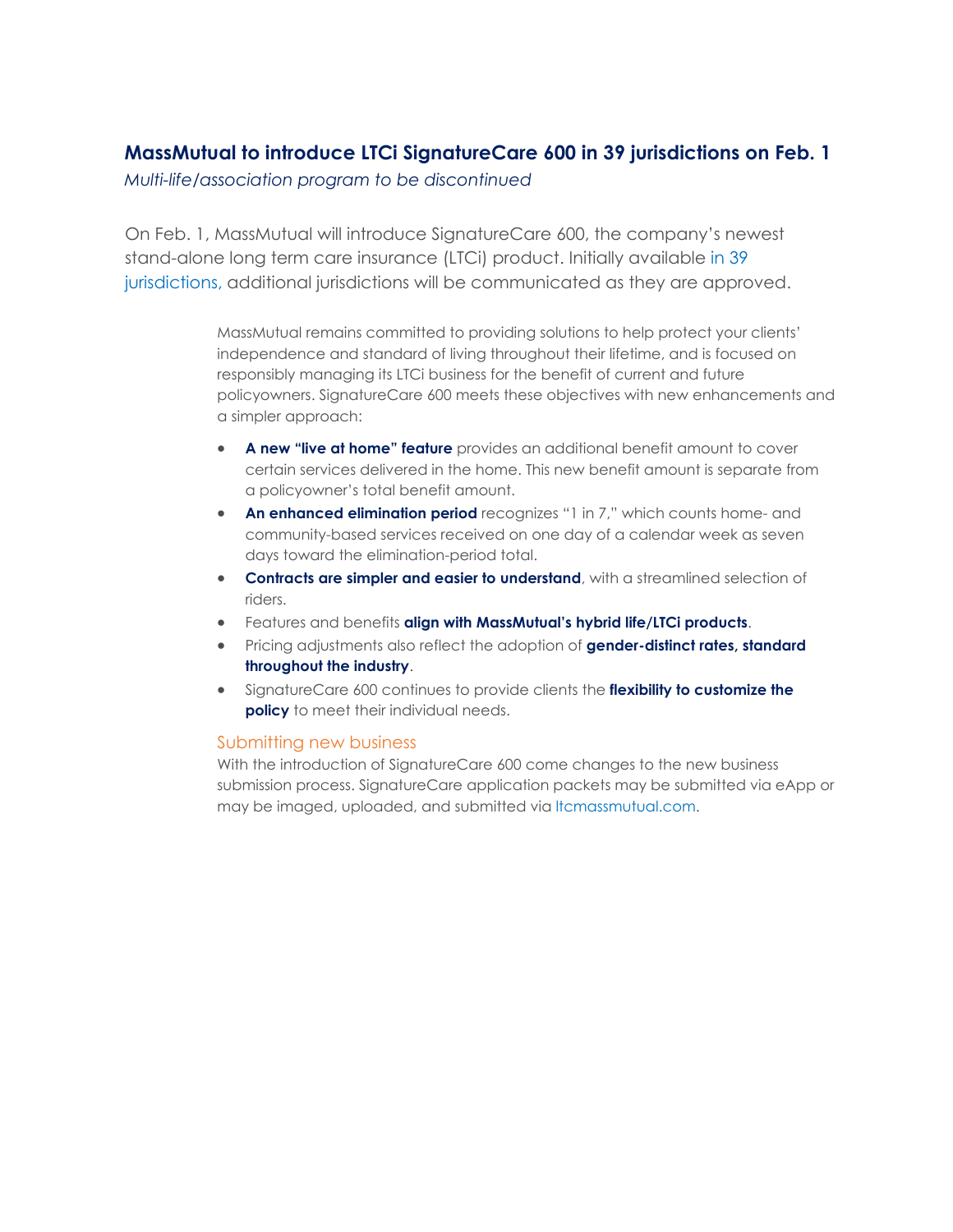### Broker Webcast call

You have the opportunity to join a call with an overview of SignatureCare 600 as well as details on the new business submission process. Please join the call by accepting an invitation from your MassMutual Brokerage director or by adding the meeting to your calendar using the link below.

|                     | <b>Product Overview, E-App Demo and New Business</b><br><b>Submission Process Overview for Brokers</b> |
|---------------------|--------------------------------------------------------------------------------------------------------|
| Date and time       | Wednesday, Feb. 6; 1-2:30 p.m. ET                                                                      |
| Dial-in number      | (857) 327-8503                                                                                         |
| Conference code     | 1764 0851                                                                                              |
| <b>Meeting link</b> | Join Skype Meeting                                                                                     |
| <b>Invitation</b>   | Add to calendar                                                                                        |

#### Tools and resources

The following resources will be available to help provide information on SignatureCare 600, including:

- "The First Steps: What to Do [if Selling SignatureCare is New to You"](http://a1027.g.akamai.net/f/1027/2744/1d/mass.download.akamai.com/2744/mmu_b/ltc/ltc309e1_21/story_html5.html) e-learning module.
- Beginning Feb. 1, marketing materials for approved jurisdictions.
- MassMutual Long Term Care Planning Solutions tool kit

## Multi-life/association discounts

Effective Feb. 1, MassMutual will no longer offer multi-life/association discounts. Supporting marketing materials will no longer be available, and no new groups or list bills will be created. Administrative support, including list bills, will continue for existing groups. However, new lives cannot be added after Jan. 31. The producer of record for a multi-life/association group must notify the group of the change. For more information, refer to [Multi-life Decision Frequently Asked Questions](https://fieldnet.massmutual.com/public/ltc/pdfs/ltc6408.pdf) (LTC6408).

#### Media inquiries

MassMutual policy restricts unauthorized spokespersons from communicating in any way to members of the media and other external sources on behalf of the company. Any media inquiries regarding MassMutual's LTCi offering should be referred, without comment, to MassMutual Media Relations (see Further Info below).